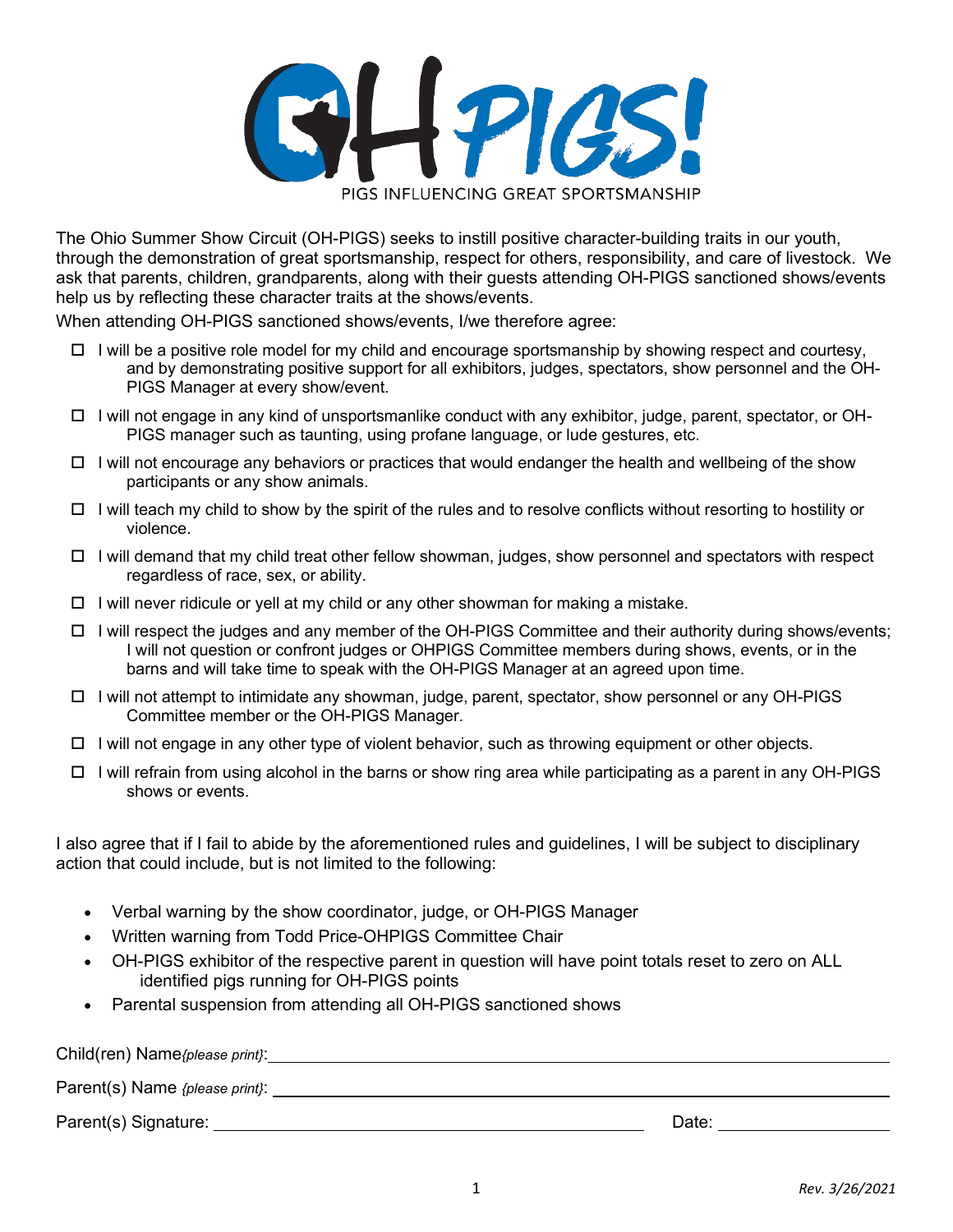

## **GOALS OF THE OHIO SUMMER SHOW CIRCUIT**

### **1. Growth**

Increase participation in the OH-PIGS Circuit

## **2. Structure**

Provide a consistency and continuity to create a structured summer show circuit

### **3. Support of Culture**

Increase support of our exhibitors, circuit, and industry

### **4. Tool of Preparation**

Increase exhibitor knowledge to participate and compete on the national level at NJSA or CPS shows in skillathon, showmanship and breeding/ market classes

### **5. Opportunity for Leadership**

OPC/ OH-PIGS Junior Ambassadors program Further youth development (scholarships, conferences)

## **OH-PIGS EXHIBITOR ELIGIBILITY**

- $\geq$  3-21 years (age as of January 1, 2021)
- $\triangleright$  Any exhibitor from other states may come to jackpot ages 3-21 years.
- $\triangleright$  Health papers are NOT required for Ohio exhibitors. Out of state exhibitors MUST provide health papers before unloading at any OH-PIGS venue.
- Must be an Ohio resident, or Ohio 4-H member or Ohio FFA member to participate in accumulation of OH-PIGS Circuit points.
- $\triangleright$  Minimum age is 3, however, parents are to use their best discretion and a member's points will NOT count if they have someone helping them in the show ring.

## **OH-PIGS MEMBERSHIP FEE**

- $\geq$  \$25.00 annual fee per OH-PIGS participant.
- $\triangleright$  Membership benefits: T-shirt & promo bag and eligibility for points awards.
- $\triangleright$  Members must be signed up and paid before a show starts. Points will not accumulate before you become a member.
- $\triangleright$  Fee can be paid at any sanctioned show.
- $\triangleright$  All pigs accruing points must be identified before points will be awarded. Points will not be backtracked if pig has shown prior to being identified for points.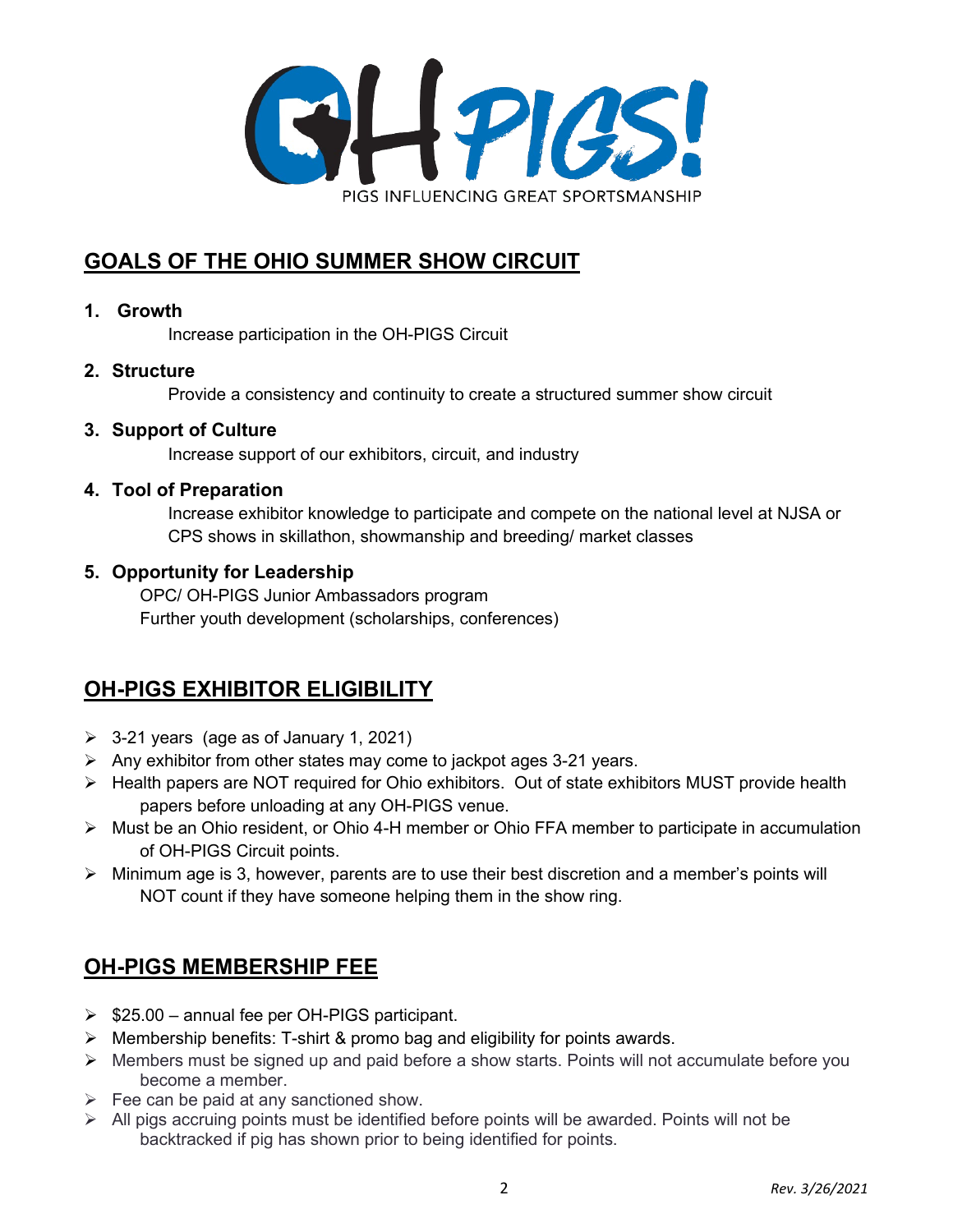## **COMPETITIONS**

- $\triangleright$  Market
- $\triangleright$  Purebred Breeding Gilt
- $\triangleright$  Showmanship
- $\triangleright$  Skill-a-thon

### **1. Market**

- Market barrows/gilts will not exceed 280 lbs.
- All pigs will show by weight, sex and breed
- Barrows must be born on or after November 1, 2020.
- Crossbred market gilts cannot be shown as crossbred breeding gilts on the same day in the same show.
- Purebred barrows crossbred barrows crossbred gilts
- NO purebred market gilts shown must show as a cross if identified market

#### **ALL purebred barrows must show a valid pedigree and meet the respective breed characteristics to show as a purebred, otherwise barrow will be shown as a crossbred**

- Members are required to show (exhibit and showmanship) their OWN pigs to earn points. A member cannot show a sibling's pig in classes or showmanship. Exception only if exhibitor has more than one animal in a class.
- Members cannot show any other members pigs or share pigs among family members. If you show another member's pig, no points will be rewarded in that particular class for that pig.
- Hogs that are brought back from WPX and were not owned and in the possession of the exhibitor prior to WPX, will not receive points.

### **2. Purebred Breeding Gilts**

- Gilts will be shown by breed and age.
- Gilts must be born on or after November 1, 2020.

#### **ALL purebred gilt must show a valid pedigree and meet the respective breed characteristics to show as a purebred, otherwise gilt will be shown as a crossbred**

- Members are required to show (exhibit and showmanship) their OWN pigs to earn points. Exception only if exhibitor has more than one animal in a class.
- Members cannot show any other members pigs or share pigs among family members. If you show another member's pig, no points will be rewarded in that particular class for that pig.
- Hogs that are brought back from WPX and were not owned and in the possession of the exhibitor prior to WPX, will not receive points.
- **▶** Judging Contest
- ▶ Photography Contest
- $\triangleright$  Overall Exhibitor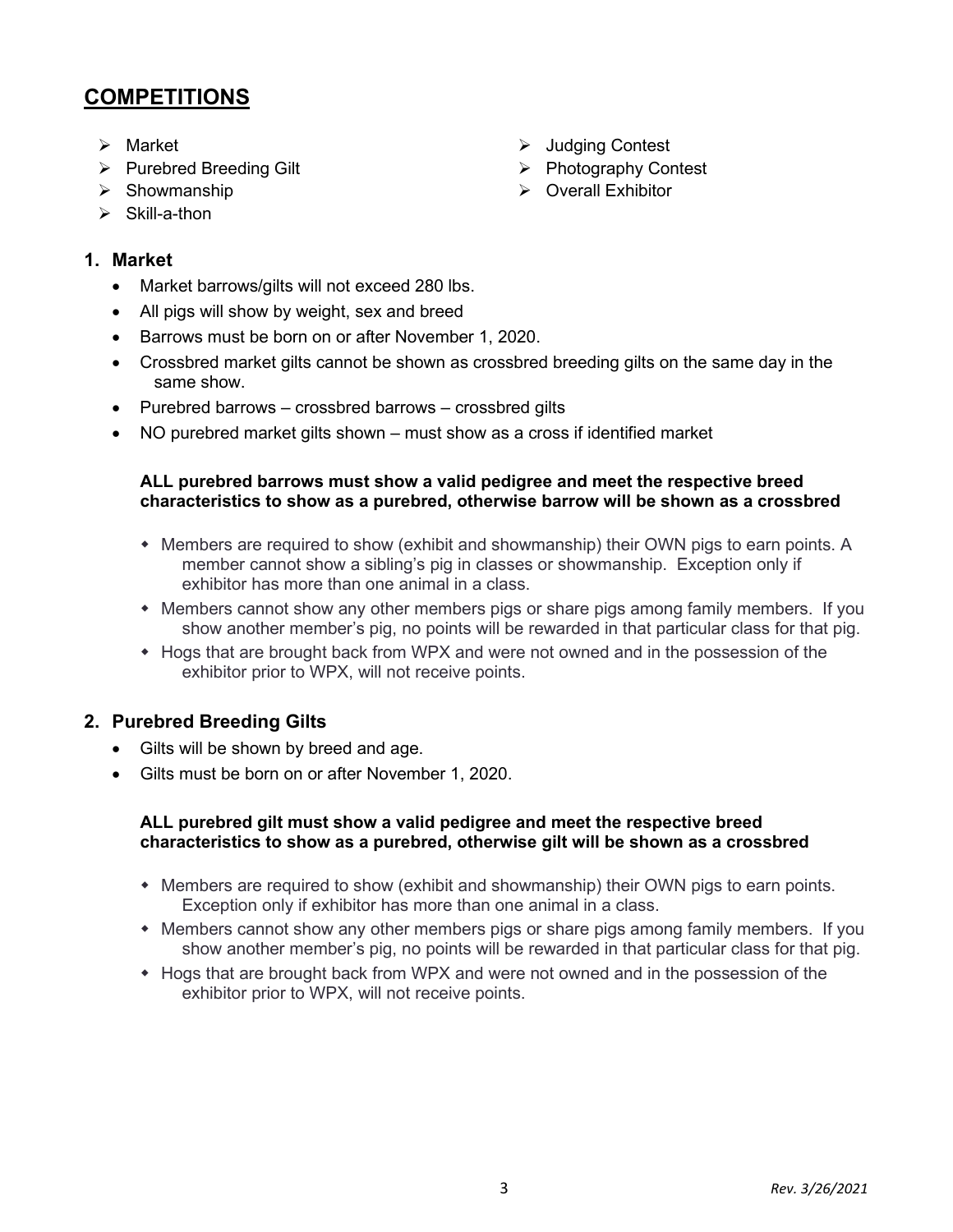## **3. Crossbred Breeding Gilts**

- Crossbred breeding gilts will show by weight.
- Crossbred breeding gilts must be born on or after November 1, 2020.
- Crossbred breeding gilts cannot exceed 280 pounds weekends 1-3 (Wood, Holmes and Marion) and cannot exceed 325 pounds weekend 4 and after (Highland County and after).
- Crossbred breeding gilts cannot be shown as crossbred market gilts in the same show on the same day.
	- Members are required to show (exhibit and showmanship) their OWN pigs to earn points. Exception only if exhibitor has more than one animal in a class.
	- Members cannot show any other members pigs or share pigs among family members. If you show another member's pig, no points will be rewarded in that particular class for that pig.
	- Hogs that are brought back from WPX and were not owned and in the possession of the exhibitor prior to WPX, will not receive points.

#### **4. Showmanship**

- $\triangleright$  Peewee ages 3-4
- $\triangleright$  Novice ages 5-8
- $\blacktriangleright$  Junior ages 9-12
- This is the age the exhibitor was as of January 1, 2021
- Must KNOW and SHOW in your age/division
- If you show in wrong age/division you will NOT receive points for your correct division.
- Divisions are randomly broken into classes in each age division with no more than 1 in a class.
- Exhibitors may use November age pigs in showmanship.
- Exhibitors cannot use sibling's pig in showmanship.
- If an exhibitor is late for the class/ heat, he or she will not be allowed to enter any other class/ heat in that age division.

#### **5. Skillathon**

- $\triangleright$  Peewee ages 3-4
- $\triangleright$  Intermediate ages 13-16
- $\triangleright$  Novice ages 5-8
- $\geq$  Junior ages 9-12
- $\triangleright$  Senior ages 17-21
- Skillathon will be given at Clark County. Arrangements can be made with Kelly if situations cannot allow your child to attend this weekend.
- No cell phones are allowed to be used during the skillathon.
- Exhibitors will have a packet skillathon and may have to rotate throughout stations that cover information from the swine industry.
- Parents cannot complete the skillathon helping their own child. We have helpers to help the little guys.  $\odot$
- Exhibitors will be offered assistance with any trouble in reading the directions or questions.
- Exhibitors need to plan a time where the exhibitor can compete the skillathon test in one sitting.
- $\triangleright$  Intermediate ages 13-16
- $\triangleright$  Senior ages 17-21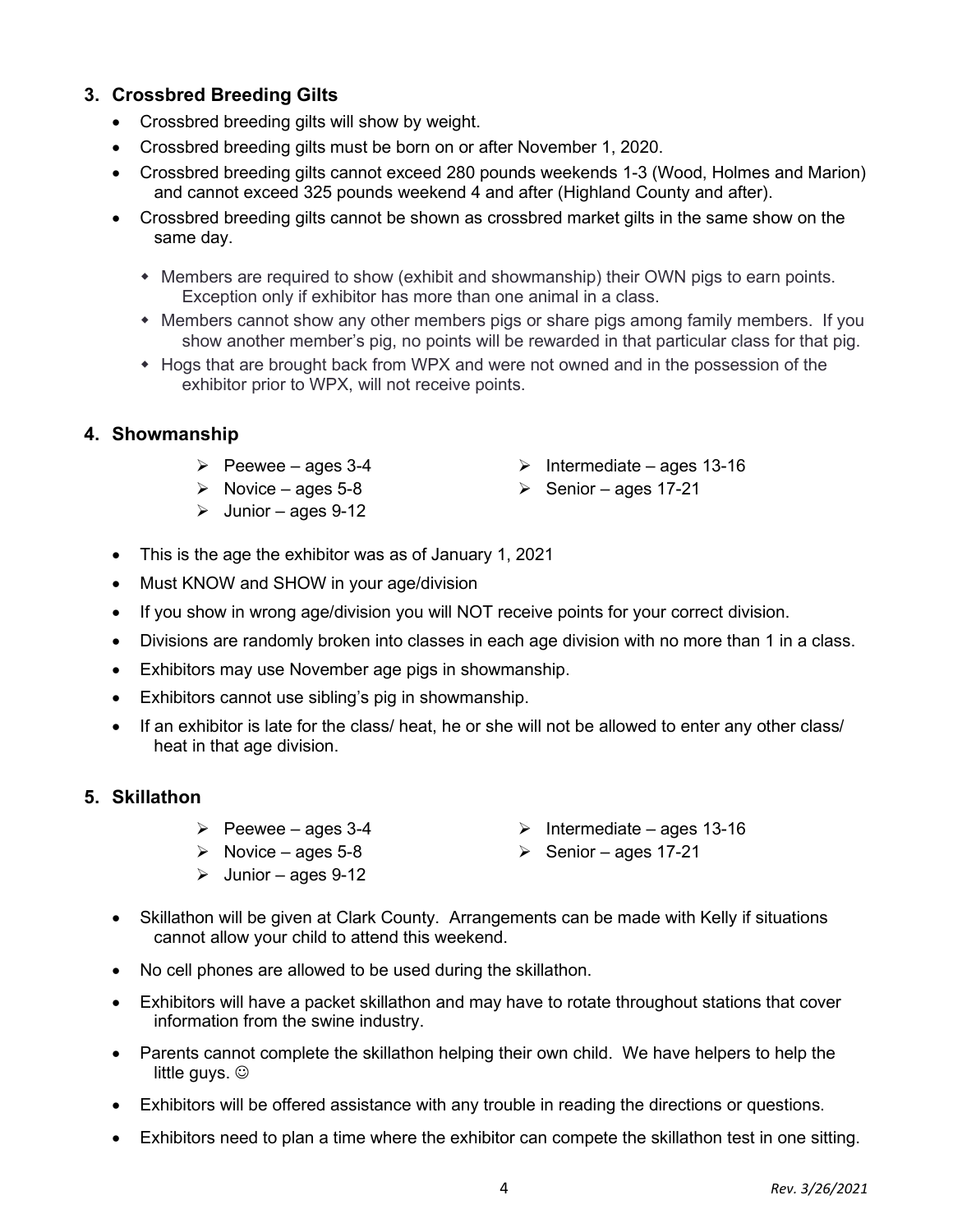## **6. Judging Contest**

OH-PIGS exhibitors are encouraged to judge at both of the judging events:

- A. Livestock judging
	- Market class of barrows/gilts and a breeding gilt class.
	- Livestock Judging Contest will be held at Clark County, June 6
	- Exhibitors will have 4 placings to mark on card for breeding and market.
	- Exhibitors will answer 4 questions for breeding and market.
- B. Meat judging
	- Meats Judging Contest will be held at Champaign County, May 22
	- Meats judging will consist of retail meat identification and placing 2 classes of retail cuts.
- C. Judging contest expectations
	- No cell phones are allowed during the contest
	- Parents cannot assist their own child during the judging contest. We have the older exhibitors assist the younger exhibitors.
	- OH-PIGS exhibitors only have to participate in one of the judging contests, however, if the exhibitor does both contests, both scores will be tabulated into Overall Exhibitor Points.

### **7. Photography Contest**

OH-PIGS encourages our exhibitors to use photo to communicate about the swine industry. This is a standalone contest and will not be calculated in the Overall Exhibitor Point totals. Entries will be judged in 3 categories:

- **Pigs People Industry**
- Photo must be taken by an OH-PIGS exhibitor
- Photo submitted cannot have the exhibitor submitting the photo in the picture.
- Photo must be taken by the OH-PIGS exhibitor within the last calendar year.
- An OH-PIGS exhibitor may enter 1 photo into each category.
- Photos cannot be digitally altered and if judges deem that the photo is altered, the exhibitor will be disqualified.
- Photos should not have captions.
- Photos will be accepted in color, black and white or sepia.
- All photos submitted must be a 5x7 print with an index card stating exhibitor name, age, and category to be judged in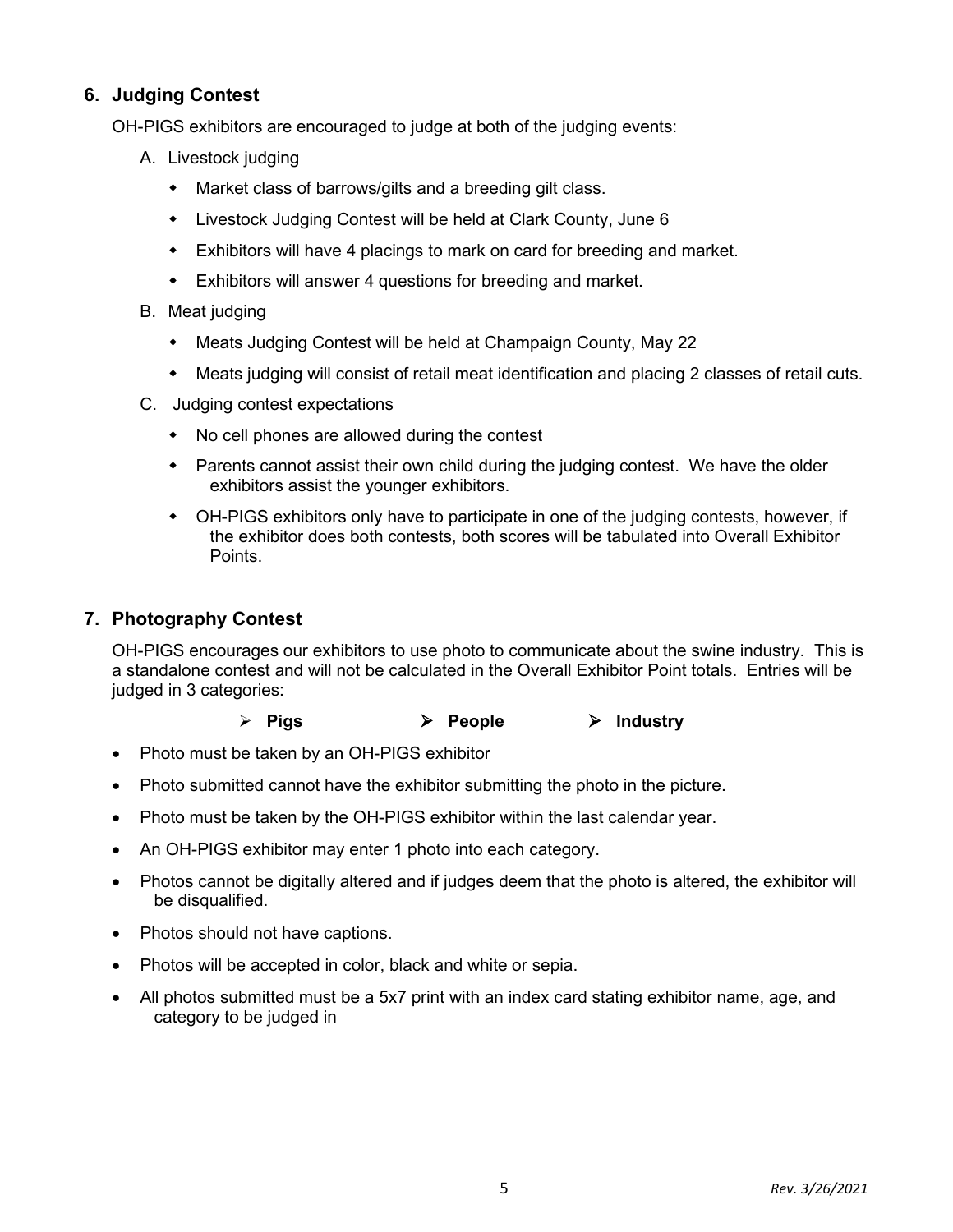## **8. OH-PIGS Overall Exhibitor**

Members of the OH-PIGS Circuit will accrue points once membership fees are paid. There will be a Top 5 OH-PIGS Exhibitors awarded by earning points in the following areas:

- Pig points = 2 highest placing pigs (can be 2 market, 2 breeding, 1 of each)
- **Showmanship**
- **Skillathon**
- Judging Contest (may count both Livestock and Meats Judging Contests)

## **SHOW INFORMATION**

- $\triangleright$  Shows must follow the guidelines set forth by the OH-PIGS for record keeping and general fairness to the exhibitors.
- All results from the show must be turned into Kelly Morgan, Manager of Showpig Programs, at [kmorgan@ohiopork.org](mailto:kmorgan@ohiopork.org) within three days from the date of the show.
- $\triangleright$  All results will be submitted using the format given by the OH-PIGS Circuit.
- $\triangleright$  Ohio residents do NOT need to bring health papers. However, out of state exhibitor health papers are required and will be presented or those animals will not show.
- $\triangleright$  Out of state residents WILL need health papers stating the following information:
	- Official ID (ear notch and metal 840 or RFD tag number)
	- Raw garbage statement stating that you do not feed your herd garbage.
	- Cannot be from a pseudorabies state.
	- Any questions, contact the state veterinarian's office at (614) 728-6220
- $\triangleright$  ALL shows are non-terminal.
- $\triangleright$  Barrows and gilts will be shown separately by all breeds and crossbreds.
- $\triangleright$  Purebreds will be show separately by breeds. Barrows will show by weight and gilts will show by age. ALL purebreds must provide a pedigree AND purebreds must meet breed characteristics.
- $\triangleright$  No minimum number of head per breed required to form a class.
- $\triangleright$  Purebred classes will be determined by the show committee based upon number of entries on the show day.
- $\triangleright$  There are to be NO AOB classes at any show.
- $\triangleright$  Purebred breeding gilts cannot be shown as a purebred market gilt. If you chose to show a purebred as a market gilt, it will have to show as a crossbred.
- $\triangleright$  Points will be awarded for 2 highest placing pigs. (2 markets, 2 breeding gilts, 1 market/1 breeding)
- $\triangleright$  Each show will begin with showmanship. (Senior working down to Peewee)
- $\triangleright$  A judge can only judge 1 show on the OH-PIGS Circuit per year.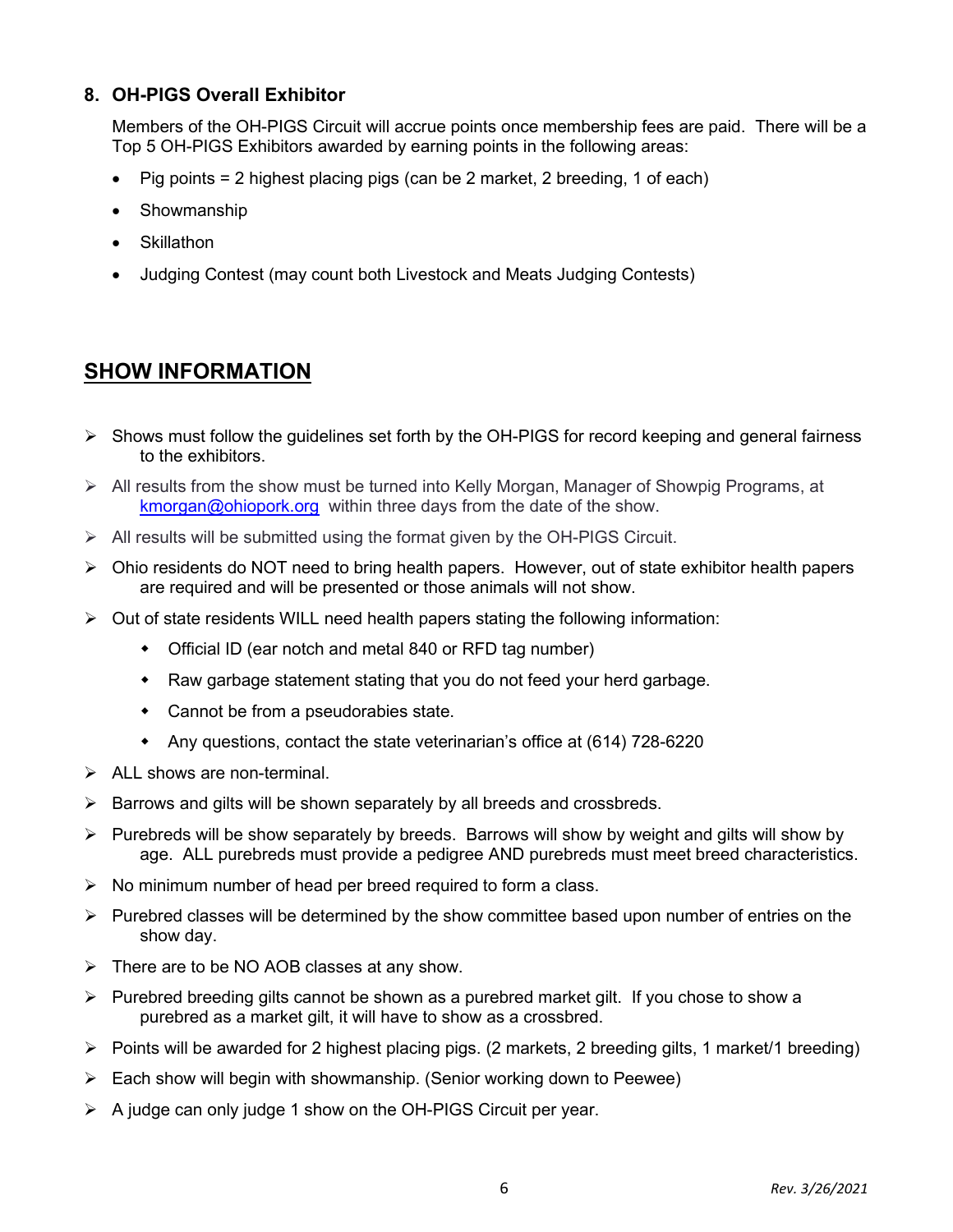## **SPONSOR LEVELS**

OH-Pigs has revamped it sponsorship opportunities. Details can be found on the 2021 Sponsorship Opportunities sheet on the website, ohiopork.org/OH-Pigs.

> Banner Row - \$4000 Ringer Leader - \$1,500 Barn Sponsor - \$750

Friend of OH-Pigs - \$250 Breeder - \$150

## **ADVISORY BOARDS**

## **OH-PIGS Senior Board**

OH-PIGS Senior Board will consist of members of the OPC Showpig Committee for the 2021 OH-PIGS show season.

Todd Price, OH-PIGS Committee Chair Chery Day, OPC Executive Vice President Kelly Morgan, Manager of OH-PIGS Brian Forrest AJ Genter

Scott Isler Kirsten Kimley Jim McCoy Dale Ricker Kasey Smith

### **OPC/ OH-PIGS Junior Ambassadors**

- Up to five members will be selected by a process of recommendation.
- Two-year rotation, end of second year may reapply.
- Two term limit.
- Cannot be a member of the OPC/ OH-PIGS Junior Board once they have passed the maximum age of membership.
- Junior Ambassadors can be removed at anytime due to failure to uphold duties and behavior of an OPC Junior Ambassadors.
	- o In this situation, the Senior OH-PIGS Committee can appoint a replacement for the vacant position.

2021-2022: TBA 2018-2020: Rachel Dickerson, Kolton Keener, Jenna Montle, Frank Reithman, and Becca Scholl 2015-2017: Hunter Frobose, Heather Johnston, Gus Mitchem, Tyla Voight, and Mallorie Whippel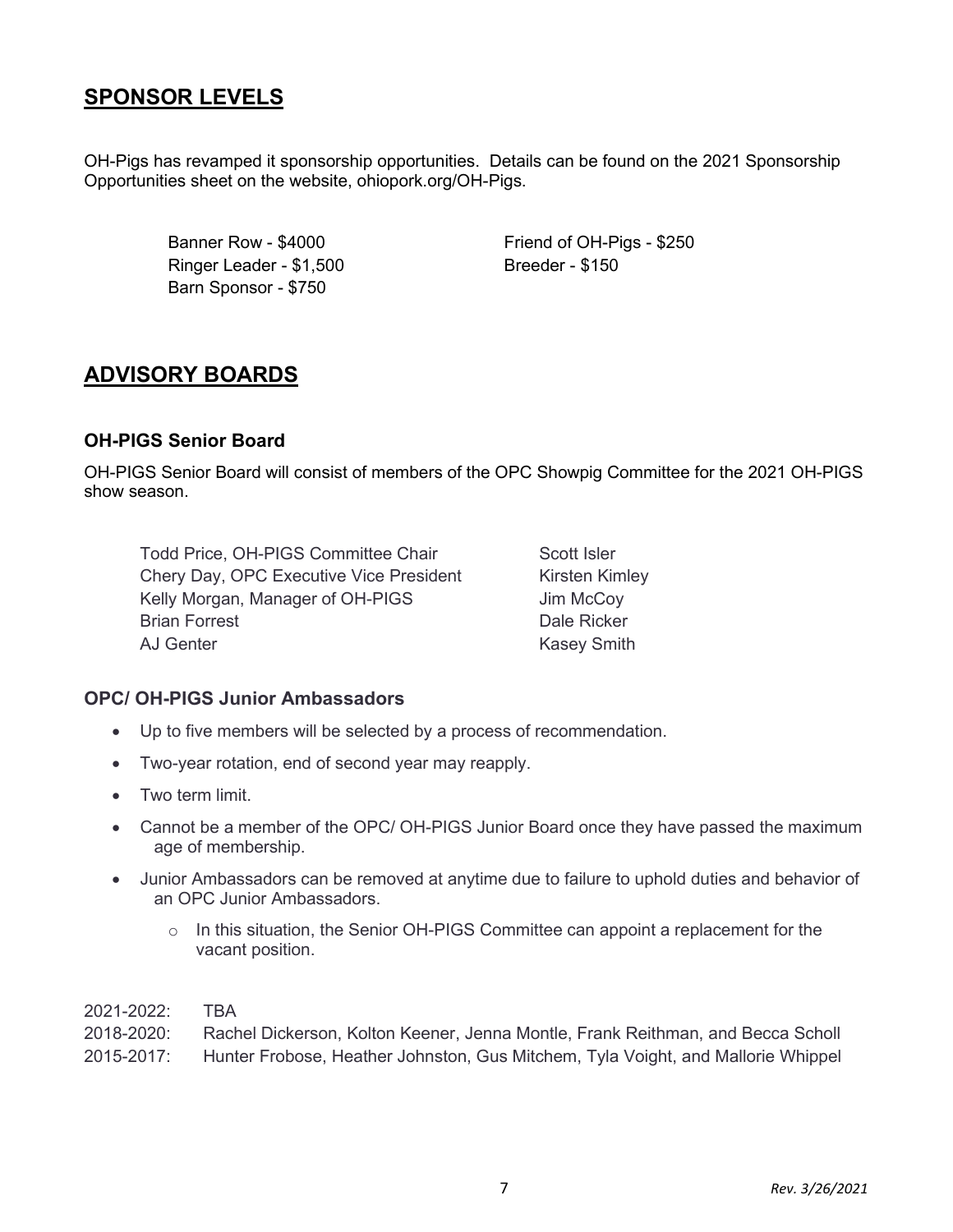# **2021 OH-PIGS CIRCUIT SCHEDULE**

| April 17/18 | <b>Opening Weekend at Wood County</b><br>13800 W Poe Rd Bowling Green, OH 43402 |
|-------------|---------------------------------------------------------------------------------|
| April 24/25 | <b>Holmes County</b><br>8880 State Route 39, Millersburg, OH 44654              |
| May 1/2     | <b>Marion County</b><br>220 E Fairground St, Marion, OH 43302                   |
| May 8/9     | <b>Highland County</b><br>604 John St., Hillsboro, OH 45133                     |
| May 15/16   | <b>Clermont County</b><br>1000 Locust St., Owensville, OH 45160                 |
| May 22/23   | <b>Champaign County</b><br>384 Park Ave., Urbana, OH 43078                      |
| May 29/30   | Pickaway County (4-point shows)<br>415 Lancaster Pike, Circleville, OH 43113    |
| June 5/6    | <b>Clark County</b><br>4401 South Charleston Pike, Springfield, OH 45505        |
| June 12/13  | Darke County<br>800 Sweitzer St., Greenville, OH 45331                          |
| June 19/20  | <b>Allen County</b><br>2750 Harding Hwy, Lima, OH 45804                         |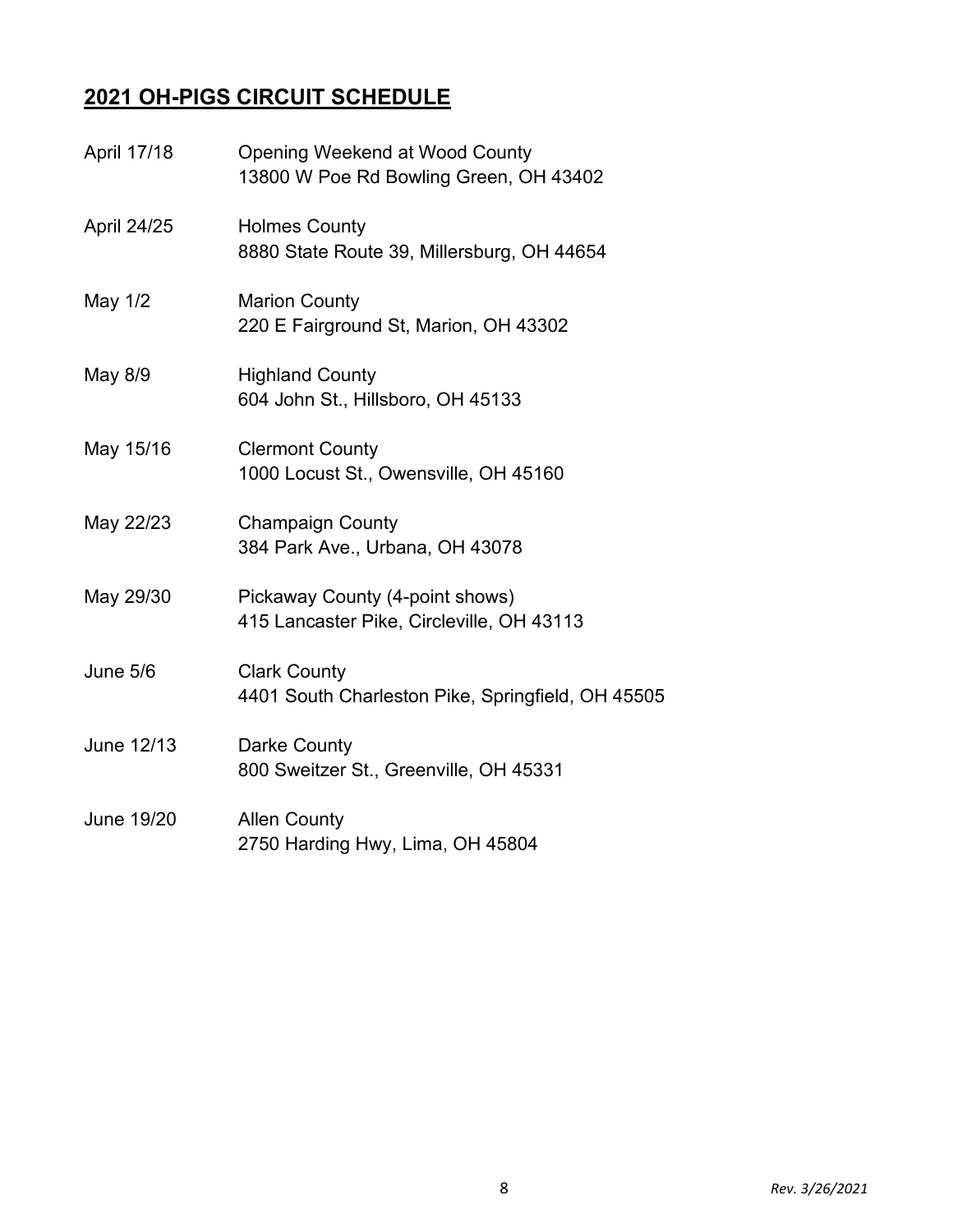## **POINTS**

Points will be kept as follows: member can accumulate points from all shows; however, awards will be based on the grand total points from member's top TWO pigs and from the 50% plus 1 of all OH-PIGS sanctioned shows (24) offered during the 2021 season. Showmanship points will be based off of the best 7 out of 10 placings earned on Saturday showmanship in 2021.

- a. Show coordinators will record and send results to Kelly Morgan.
- b. The Ohio Pork Council [\(www.ohiopork.org\)](http://www.ohiopork.org/) will have a link to the OH-PIGS website which will serve as the official site for the summer circuit
- c. The show dates for the summer season will be verified by the OH-PIGS Committee. The 2021 OH-PIGS Circuit will have 24 total shows.
- d. Points will be accumulated from all sanctioned shows, however overall awards will be based on points earned from the member's top two pigs at the 50% plus 1 most successful shows  $(12+1)$ .
- e. Points will be accumulated from all sanctioned shows; however, overall showmanship awards for 2021 will be based on points earned from the member's top performances in 7 out of 10 showmanship competitions.
- f. Exhibitor MUST attend at least half (12) shows to be in running for high points of a breeding or market category.
- g. Points will only be earned for the identified pigs of an exhibitor. That exhibitor is the only one who may show the identified pig(s).
- h. All pigs must be born on November 1, 2020 and after to be eligible to show on the OH-PIGS Circuit. Pigs born on November 1, 2020 and after are eligible to show for the entirety of the OH-PIGS Summer Circuit.
- i. Any grievance must be presented to the OH-PIGS Senior Board, within 24 hours of incident, in writing and accompanied by a \$100 non-refundable fee.

## **Point Breakdowns**

- **Classes** top five placings in each:
	- $\circ$  1<sup>st</sup> = 10 x number of head in class with max of 5 head
	- $\circ$  2<sup>nd</sup> = 9 x number of head in class with max of 5 head
	- $\circ$  3<sup>rd</sup> = 8 x number of head in class with max of 5 head
	- $\circ$  4<sup>th</sup> = 7 x number of head in class with max of 5 head
	- $\circ$  5<sup>th</sup> = 6 x number of head in class with max of 5 head
	- $\circ$  6<sup>th</sup> and below = 5 points each
		- **Examples** 
			- $\bullet$  5 head or over in a class: 1st = 50 points
			- $\blacksquare$  4 head in a class: 1st = 40 points
			- 3 head in a class: 1st = 30 points
			- $\blacksquare$  2 head in a class: 1st = 20 points
- **Breed winners:**
	- $\circ$  Champions = 10 points
	- $\circ$  Reserves = 7 points